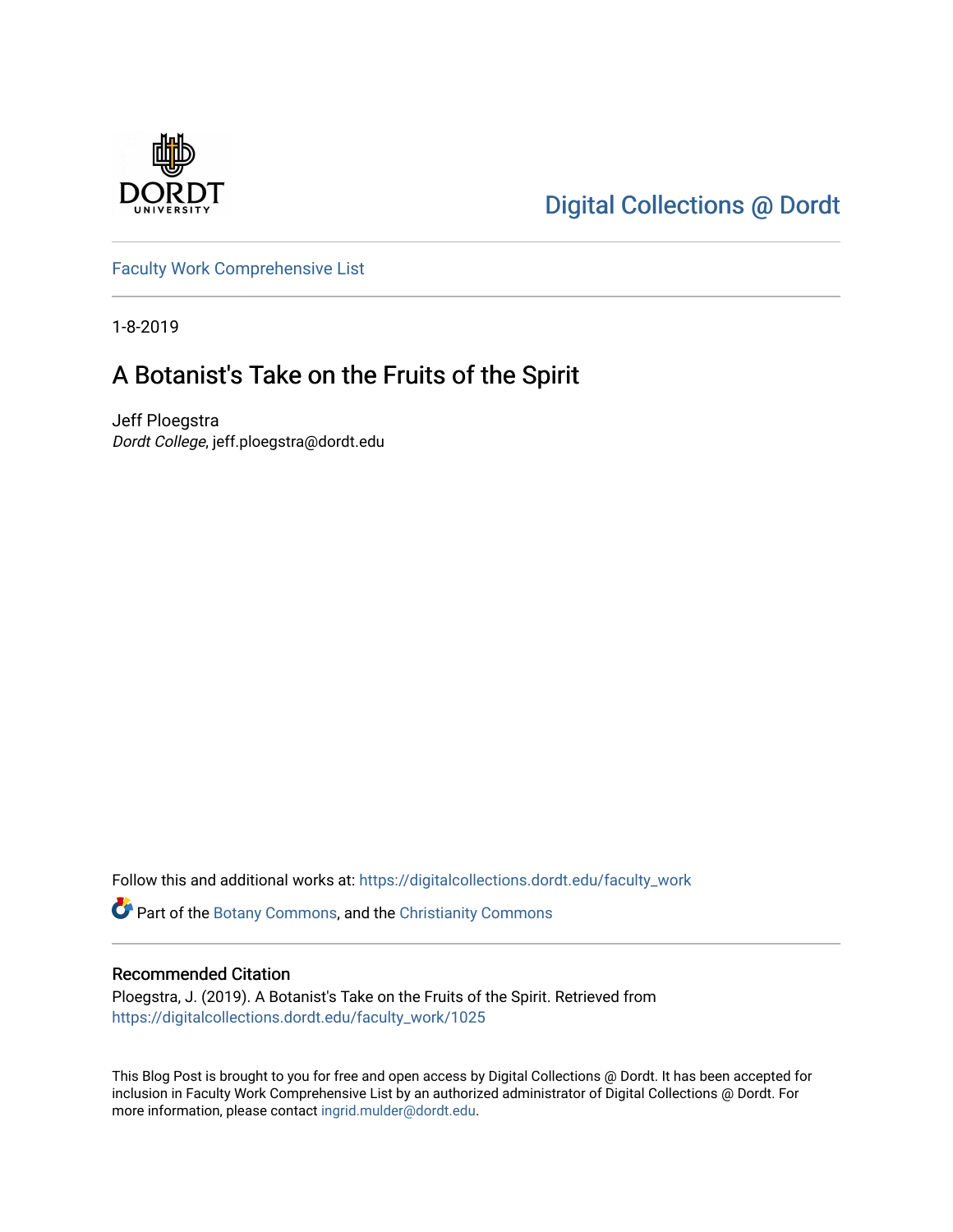### A Botanist's Take on the Fruits of the Spirit

#### Abstract

"Love, joy, peace, patience, kindness, goodness, faithfulness, gentleness, and self-control are all signs of a vital and thriving relationship with Christ, but at the heart of these fruits lies a seed."

Posting about living out Christ-like virtues from In All Things - an online journal for critical reflection on faith, culture, art, and every ordinary-yet-graced square inch of God's creation.

<https://inallthings.org/a-botanists-take-on-the-fruits-of-the-spirit/>

#### Keywords

In All Things, botanists, fruit of the Spirit, functions

#### **Disciplines**

Botany | Christianity

#### **Comments**

[In All Things](http://inallthings.org/) is a publication of the [Andreas Center for Reformed Scholarship and Service](http://www.dordt.edu/services_support/andreas_center/) at Dordt [College](http://www.dordt.edu/).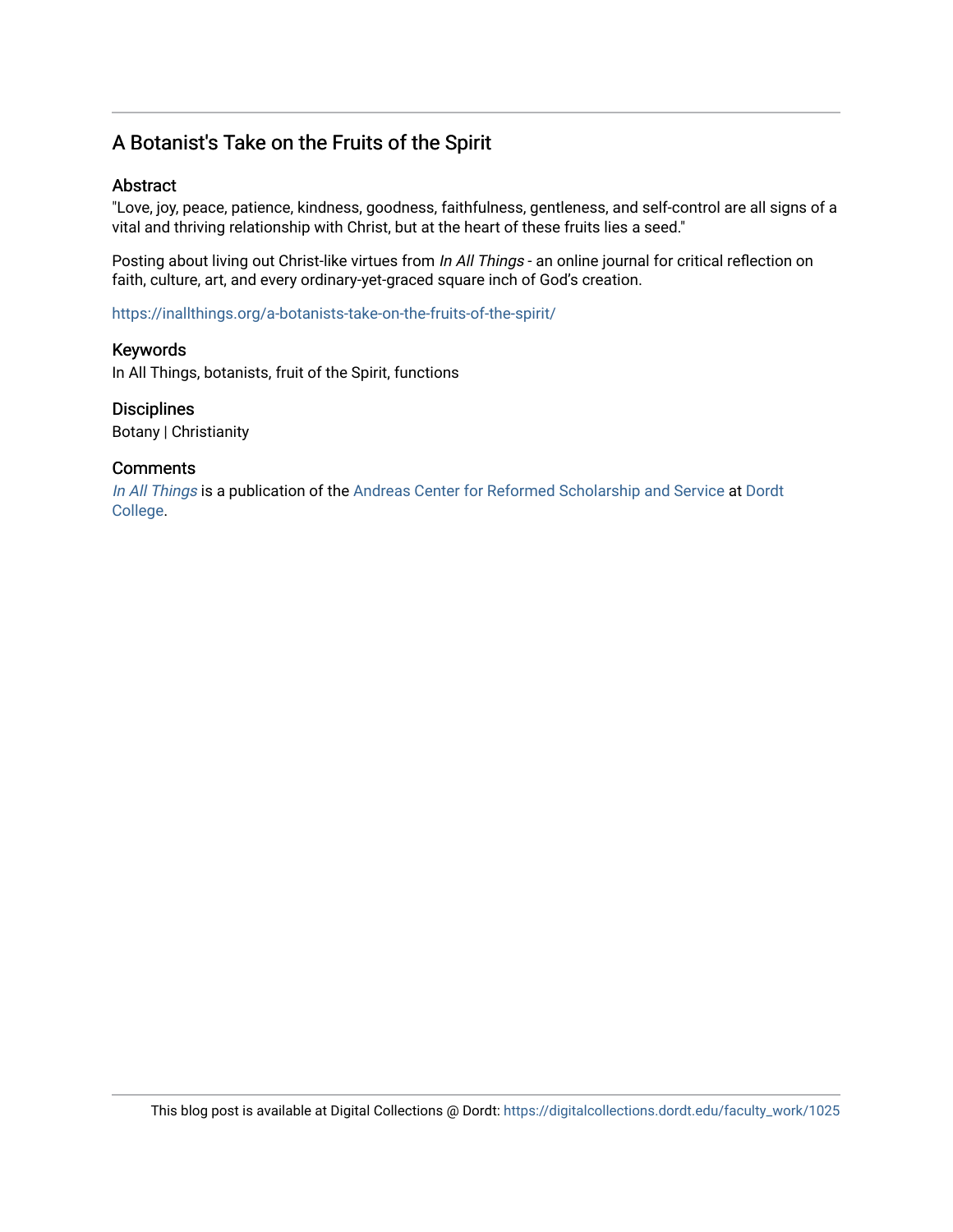

January 8, 2019

# **A [Botanist's](https://www.pexels.com/photo/selective-focus-photography-of-red-fruits-with-snow-1726783/) Take on the Fruits of the Spirit**

## **Jeff [Ploegstra](https://inallthings.org/contributor/jeff-ploegstra/)**

"But the fruit of the Spirit is love, joy, peace, forbearance, kindness, goodness, faithfulness, gentleness and self-control. Against such things there is no law."

Galatians 5:22-23

If you are from North America, and I say the word "fruit," images of apples and oranges most likely pop into your head. People from other places in the world may imagine mangos and bananas, or cherries, or durian, or black sapote, or Lychee, or Jack fruit. In any case, it is something juicy—or at least sweet. For a botanist, these kinds of fruits represent only a small and misrepresentative portion of all of the things that qualify as fruit.

From a botanist's perspective, fruit has a developmental definition; and to some degree, a functional definition—not one based on taste or appearance. Developmentally, the fruit is the seed-bearing structure in angiosperms (flowering plants) which develops from the ovary. Functionally, fruits are important for the protection and dispersal of the seed.

Based on those developmental and functional definitions, cucumbers are fruits; tomatoes are fruits; green beans are fruits. Tough-shelled acorns, skinny mustard siliques, dandelion achenes (each with its own feathery pappus), the elaborate buttons of buttonweed, and the spinning samaras (helicopters) from your maple trees are all fruits as well. Each is strategically designed to increase the survival and spread of the seed inside.

Something beautiful happens when you extend this functional understanding of fruit to a consideration of the fruit of the Spirit. Love, joy, peace, patience, kindness, goodness,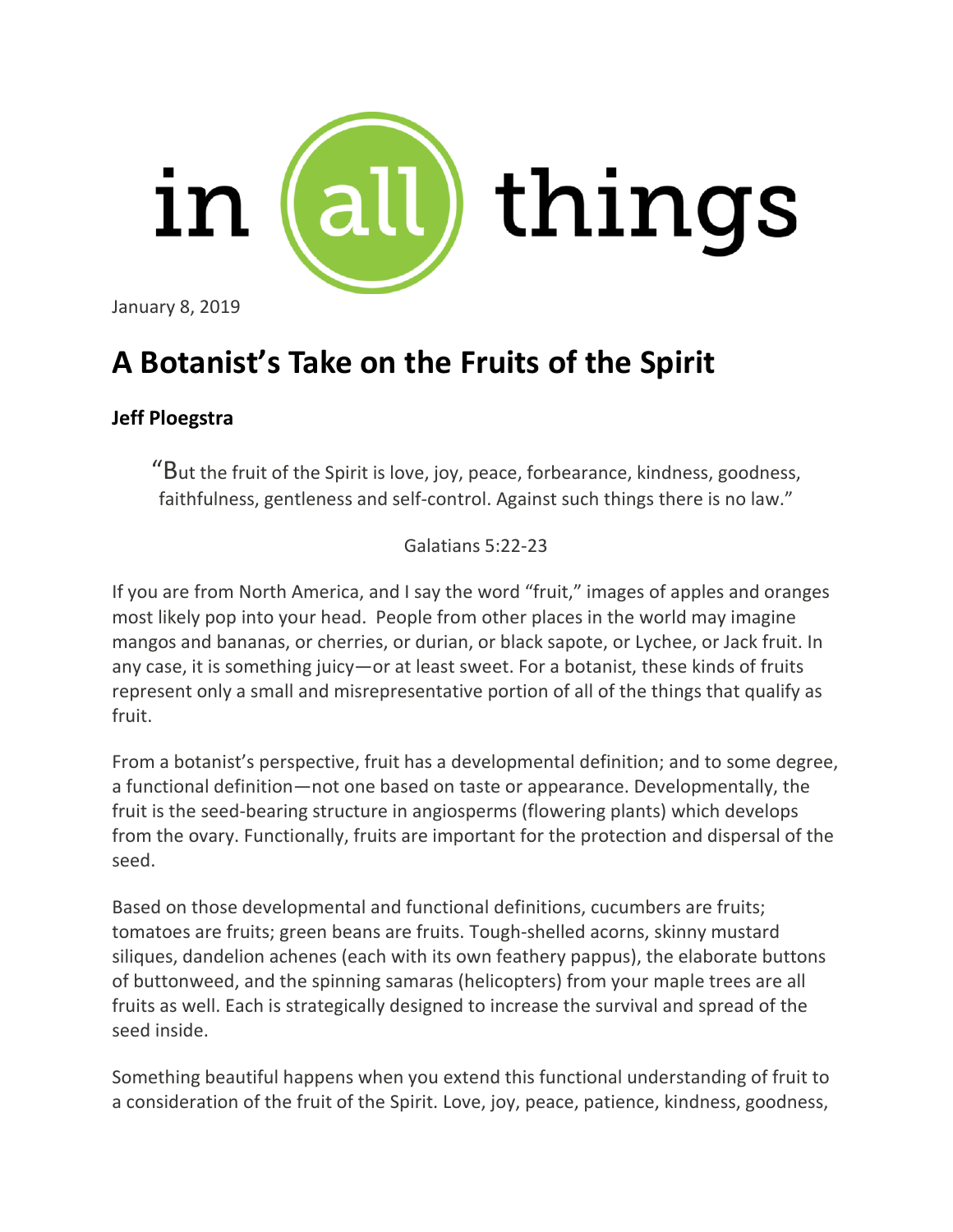faithfulness, gentleness, and self-control are all signs of a vital and thriving relationship with Christ, but at the heart of these fruits lies a seed. Furthermore, they serve a purpose in the protection and dispersal of that seed.

You have probably guessed where this was headed: What is the seed at the heart of all this fruit? What seed is protected and spread by the fruit of the Spirit? Well of course it is the good news—the gospel of salvation and the hope of reconciliation—it is grace; it is Christ Himself.

So, as you actively love the world—as you show self-control and pursue peace—you lend veracity to the transforming power of Christ and protect the integrity of the gospel. As you exhibit joy, kindness, and goodness, you help the gospel get where it needs to go.

To focus your thinking, consider this botanical perspective within the context of Galatians 5; it is a remonstrance from Paul to avoid choosing the law instead of grace and thereby rejecting the new covenant:

**"You who are trying to be justified by the law have been alienated from Christ**; you have fallen away from grace. For through the Spirit we eagerly await by faith the righteousness for which we hope. For in Christ Jesus neither circumcision nor uncircumcision has any value. **The only thing that counts is faith expressing itself through love."**

These are strong words. How do you see yourself? Is it easy or hard to see yourself as fruitful?

Just as sweet and fleshy fruits represent a small and misrepresentative sample of real fruit, I wonder if we restrict our view of fruitfulness metaphorically as well. Volunteering in your community, supporting charitable organizations financially, and serving in your church are all good fruit, but there are other kinds of fruitfulness that seem to be neglected.

I have heard the term "culture of contempt" used to describe the interactions around some of the contentious issues in US society right now. How is your "faith expressing itself through love" in your interactions on social media? In your discussions around immigration? Climate change? Sexual immorality? Abortion? Racism? Do conversations held by Christians look any different because of the good news we have received? Is there fruit here that demonstrates the power of the gospel and helps spread the truth of Christ?